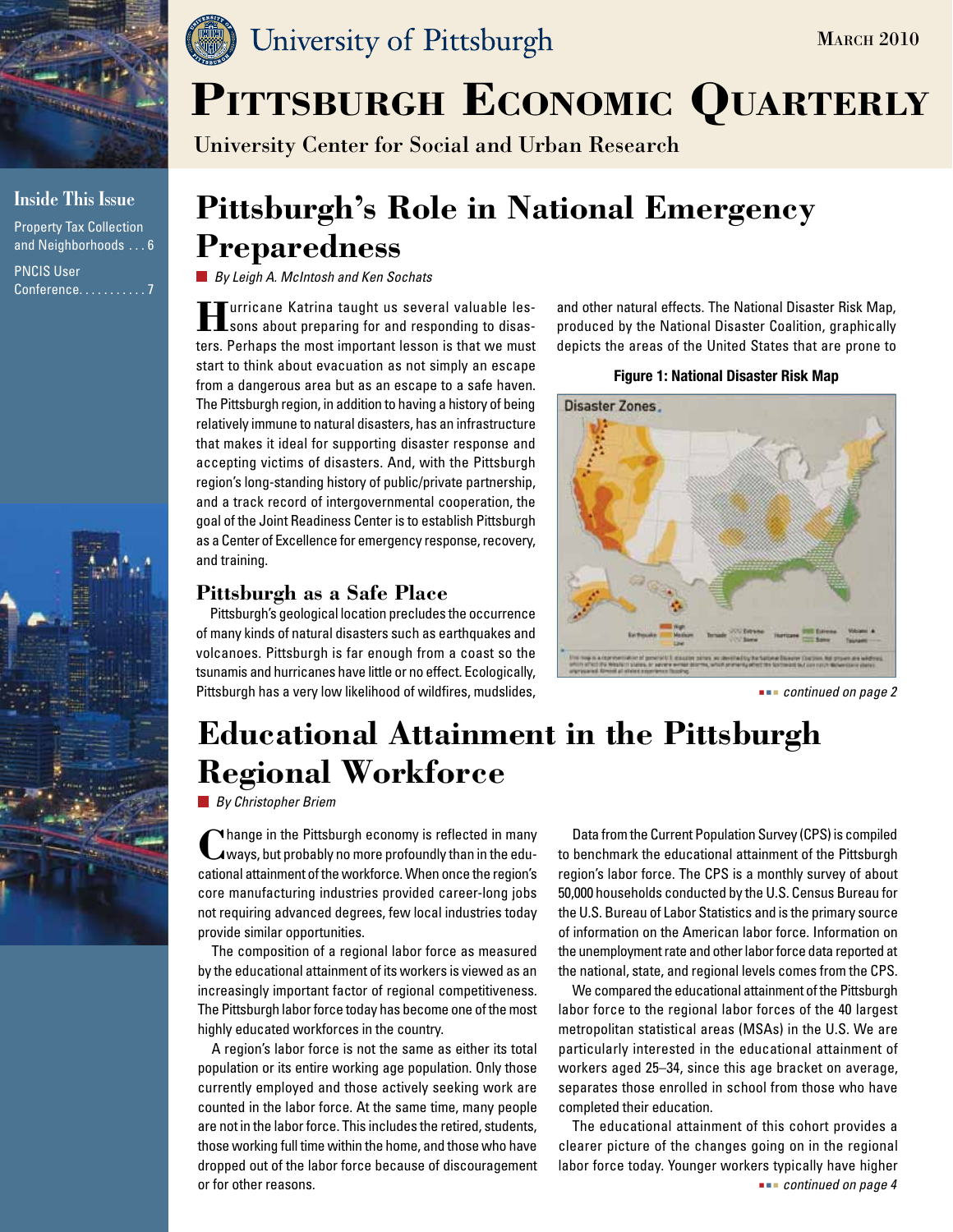#### *continued from page 1*

certain classes of disaster. As one can see, Pittsburgh is among the safest U.S. locations for national disasters.

Another aspect of risk is related to potential terrorism. We will not enumerate potential targets in this paper; however, suffice it to say that Pittsburgh is significantly less at risk than other locations. The U.S. Department of Homeland Security (DHS) has identified terrorism threat profiles and Critical Infrastructure and Key Resources (CIKR) sectors. According to the National Ocean Service, more than half of the U.S. population resides within 50 miles of a coast. Much critical infrastructure, such as ports, military bases, international airports, national monuments, and government are located close to a coast or are co-located with a population center.

## **Pittsburgh's Strategic Location and Access**

Two other favorable criteria for Pittsburgh as a key emergency resource are its geographically central location and its emergency support capabilities. Pittsburgh is within a short drive or flight to many urban centers, with more than half the U.S. population within 500 miles (see Figure 2).

Convenient access to Pittsburgh includes:

- • Pittsburgh International Airport (PIT), served by 13 air carriers, accommodating more than 10 million travelers and nearly 210,000 aircraft operations annually.
- One of only nine major metro areas served by at least four interstates.
- v Hampshire Maine Verspont sconsin Massachusetts New York Michigan Rhode Island Cot ecticut Detroit o Pennsylvania New Jeesey Ghicado × Ohio Indiana Detaware Illinoi ۰ West Virgin Maryland Virginia Kentucky North Carolina Tennesse  $= 120$
- • Two Class I railroad mainlines (CSX and Norfolk Southern) and four Class II and 10 Class III railroads.
- • Strong military presence with the 911th Airlift Wing, the 171st Air Refueling Wing, the 316th Sustainment Command and the Navy Operational Support Center.
- Second busiest inland port in the nation.

Additionally, Pittsburgh has a robust and quality infrastructure for accepting evacuees from disaster areas. Many Katrina victims were relocated to Pittsburgh. Its world-class health care and educational infrastructure are among the major community assets critical to supporting response and evacuation.

### **Region 13**

Pennsylvania Region 13 is the emergency response organization established by an unprecedented intergovernmental cooperative agreement among the 13 counties in Southwestern Pennsylvania and the City of Pittsburgh.

The group recognized that, during any significant "All Hazards" or terrorism event, the response assets of the entire region might be required and called upon to assist local responders. Region 13 assets include 713 fire departments, 392 police departments, 203 EMS agencies, 65 hospitals, 15 HazMat teams, two explosive teams, and an urban search and rescue (USAR) team. Region 13 participates in the Metropolitan Medical Response System.

The Federal Bureau of Investigation, Federal Emergency Management Agency, National Association of Counties, and the National

Domestic Preparedness Office have recognized Region 13 as a model organization for intergovernmental cooperation in fighting the threat and consequences of natural disasters and terrorism. Region 13 has significant experience in responding to major events, including 9/11.

The members of Region 13, as a practice, actively collaborate on training,





interoperable equipment and supplies acquisition, exercise participation, state and federal coordination, and other activities. The members are well positioned to support emergency missions in virtually any area of the U.S.

## **Establishing the Joint Readiness Center– Pittsburgh**

Potential terrorist attacks and the possibility of naturally occurring emergencies, such as disease outbreaks or natural disasters, have raised concerns about our nation's ability to respond to mass casualty events.

The Joint Readiness Center–Pittsburgh (JRC) is working to plan and implement effective surge medical emergency preparedness, response, and recovery, resulting in saved lives, protected property and critical infrastructure, and ensured resiliency to communities and commerce that may be impacted by a natural or manmade disaster of a national scale. Building on previous public investment in and around the Pittsburgh International Airport, this model also brings strong involvement from private sector resources.

As part of a community-wide effort to support the presence of the military, more than 1,220 Air Force Reserve personnel, and an estimated \$93.6 million in economic impact, the Joint Readiness Center was established by the Base Realignment and Closure Commission in 2005. The JRC–Pittsburgh is mandated to "reorganize the Pittsburgh Air Reserve Station as a contiguous enclave collocated with the Pittsburgh International Airport to support continued

#### **Figure 2: Pittsburgh 500 Mile Radius**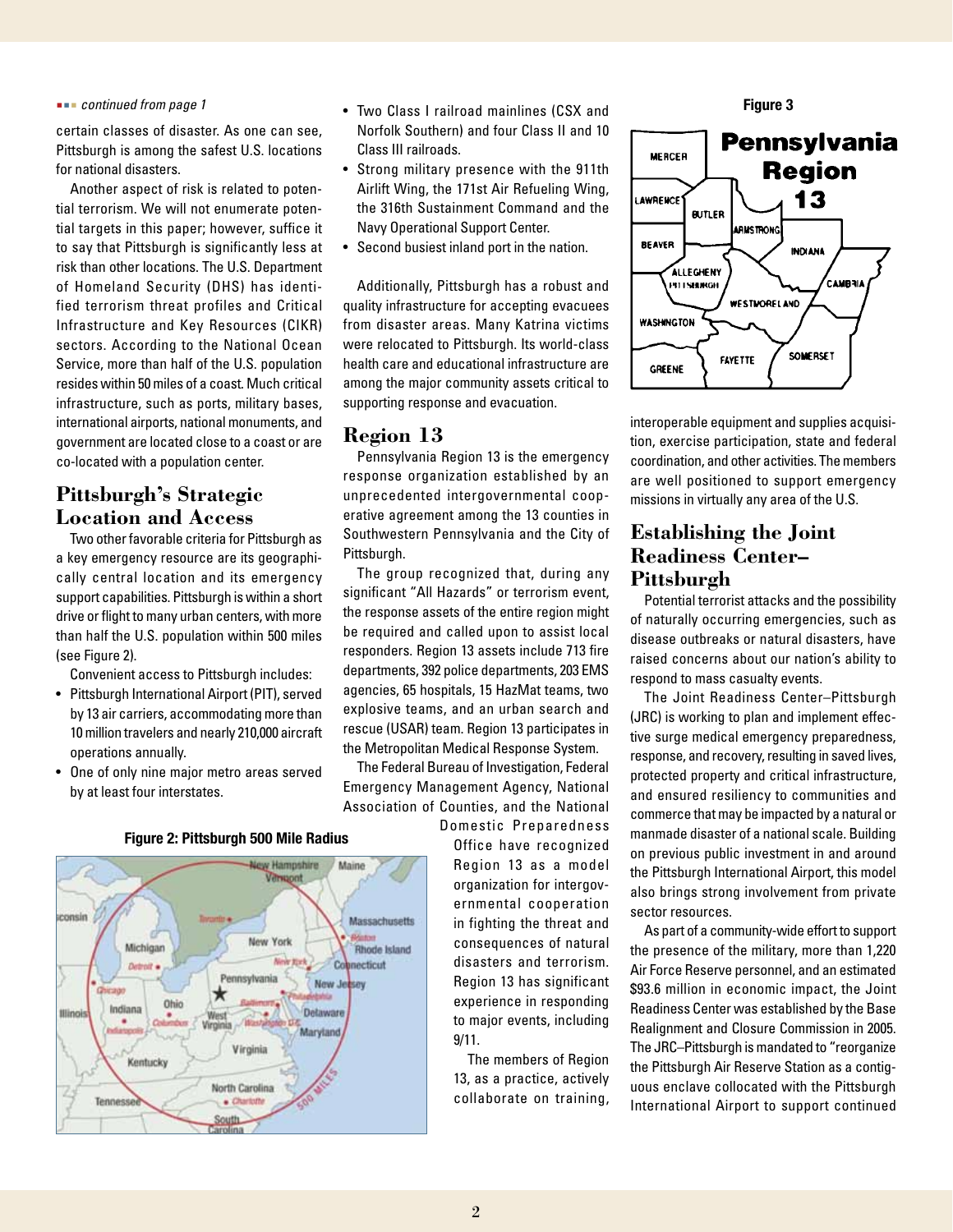operations compatible with civilian and military Reserve and National Guard assets."

The JRC–Pittsburgh's mission is to provide civil-military operations, homeland security, and community-based medical support to the U.S. Department of Defense and DHS. It is intended to integrate and enhance national defense, homeland security and emergency and disaster readiness, and response and recovery efforts at the regional level.

The Military Affairs Council of Western Pennsylvania and Pittsburgh region community leaders established a grassroots, public/ private partnership task force to refine the scope and breadth of the JRC–Pittsburgh and to support the nation in solving critical operational issues in readiness and response for disasters and catastrophic events. Since 2005, the JRC–Pittsburgh Task Force has been financially supported by Governor Ed Rendell and the Pennsylvania Base Development Committee, with the aim of fully operational implementation of the JRC–Pittsburgh.

Progress in achieving full implementation of the JRC–Pittsburgh as the operational, national center of excellence for surge medicine, as cited in 2005 BRAC law, begins with and depends on comprehensive planning efforts. Through this broad-based effort, under advisement of the JRC–Federal Interagency Working Group, a collaborative foundation has been established to serve as an effective tool to discuss the needs for a surge medical capability based on untapped resources of the region's private sector.

The objectives of the JRC–Pittsburgh Task Force are:

- Identification of surge medical resources that can be applied to disaster efforts to achieve preparedness goals;
- Education and training of first-responders, medical personnel, and law enforcement, including drills and exercises, from tabletop demonstrations to full-scale trials;
- Development of a rapidly deployable, flexible surge medical capability to effectively address threats;
- Integration of these surge medical capabilities into assessments of threats and vulnerabilities to create integrated consequence management, across a civil-military platform; and

• Development of an operational model of a rapidly deployable, flexible surge medical response.

# **G-20 Pittsburgh Summit: Testing the JRC–Pittsburgh Hypothesis**

Shortly after the April 2009 G-20 London summit, President Barack Obama announced the selection of Pittsburgh as the location for the next meeting of the G-20 leaders, in conjunction with the opening of the United Nations General Assembly. The meeting, held September 24-25, 2009, would allow Pittsburgh regional leaders to showcase the community's economic recovery following the collapse of the manufacturing sector in the 1980s. In addition to showcasing the Pittsburgh region's transformation and community assets, the strong relationships between the public and private sectors would also become a best-practice model of community cooperation.

With three months' time to plan for the G-20 Pittsburgh Summit, DHS declared the event a "National Special Security Event." With this declaration, a three-month planning process for one of the most complex and high-profile events ever held in the Pittsburgh region began in late June 2009.

Based on previous meetings of the G-20 and world leaders, thousands of protestors were expected to converge on the City of Pittsburgh, in addition to the roughly 5,000 official attendees. The high-level risks of violent protestor demonstrations, which could include terrorist attacks or the use of weapons of mass destruction, required the development of integrated security and medical response plans.

Led by the Secret Service, an Executive Steering Committee, comprised of other federal, state and local government agencies and nonprofit organizations, was assembled to develop and implement an integrated security and medical response planning for the G-20 Summit. The committee was organized into 21 subcommittees, addressing a range of issues, such as emergency management, health and medical care, and business continuity.

Even with the short timetable, the result was a highly efficient and effective planning process. While minor disruptions occurred throughout the week of the G-20 Pittsburgh Summit, no major violence was reported. No

vehicles or equipment were damaged; no emergency or medical personnel sustained injury or were the target of protestors. Emergency medical personnel cared for 22 patients with non-life-threatening conditions, of whom only 11 were transported to hospitals for medical care.

### **Conclusions**

The JRC–Pittsburgh continues to develop a robust medical infrastructure, bringing together first responders and providers through Region 13, more than 60 hospitals, and the private sector, which serve as a resource for disaster planning modules, and as a deployable surge medical resource for response and recovery efforts.

The Pittsburgh region and Southwestern Pennsylvania generally are well known nationally for having in-depth medical resources and surge capacity, including two large and advanced medical care systems, the University of Pittsburgh Medical Center (UPMC) and the West Penn-Allegheny Health Care System. The presence of 35 colleges and universities in the region makes Pittsburgh a center for excellence and innovation in the delivery of health care.

The JRC–Pittsburgh thus takes advantage of decades of public investments, including road and highway projects, the Pittsburgh International Airport, education and training, and defense spending. Given the unique geographic location, the JRC–Pittsburgh is outside of the busy east coast corridor and removed from the threat of most natural disasters. For these reasons, Pittsburgh is well positioned to serve as a strategic center of excellence for preparing for and responding to natural or man-made disasters and takes full advantage of the region's reputation for worldclass healthcare, long-standing intergovernmental cooperation agreements for emergency response, previous public and private investments, and civil-military collaboration.

*For more information, please contact Joint Readiness Center–Pittsburgh Task Force, Leigh A. McIntosh, CEcD, Langley Group, leighamcintosh@yahoo.com, and Ken Sochats, UCSUR and Center for National Preparedness, University of Pittsburgh, sochats@pitt.edu.*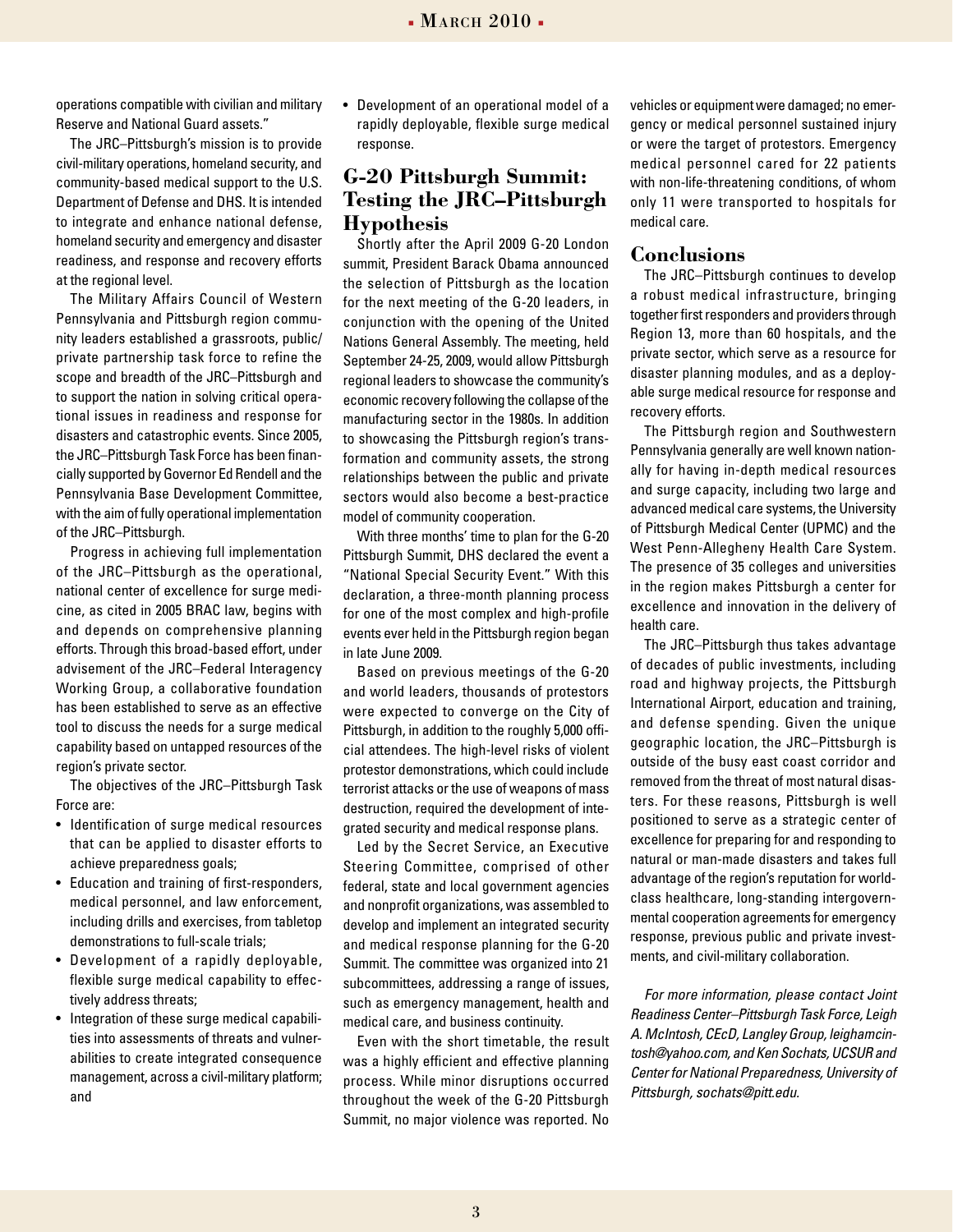#### *continued from page 1*

rates of educational attainment than older workers; they also tend to be the most mobile both geographically and by job tenure. Because of their mobility, they are an important factor in firms' recruitment and retention efforts.

In 2009, the percentage of workers in Pittsburgh with a bachelor's degree or higher exceeded the U.S. average for younger age cohorts (see figure 1). For workers aged 25–34 in the Pittsburgh region, 48.1 percent had a bachelor's degree or higher in 2009, well above the U.S. average of 34.7 percent. This gap was the largest for any cohort. The gap narrowed with age, until, for the oldest age groups, Pittsburgh workers were less likely to have a bachelor's degree than workers nationally.

How does Pittsburgh's level of educational attainment compare to other regions in the country? Workers aged 25-34 in the Pittsburgh region who had obtained a bachelor's degree or higher in 2009 ranked fifth among the 40 largest MSAs, following Boston, San Francisco, Washington, D.C., and Austin (see figure 2). Conversely, Pittsburgh ranked lowest in terms of the proportion of the labor force with less than a high school degree or equivalent (see figure 3). In 2009, only 2.2 percent of workers aged 25–34 in the Pittsburgh region had less than a high school degree or equivalent.

Finally, how does the Pittsburgh region

fare compared to other places in the nation in regard to workers with a graduate or professional degree? In 2009, 21.5 percent of workers aged 25–34 in the Pittsburgh region possessed a graduate or professional degree, virtually tied with the Washington, D.C., metropolitan region. Pittsburgh and Washington, D.C., along with Boston, were the only regions in the country to have at least 20 percent of workers in this age range with advanced degrees (see figure 4).

Educational attainment of today's younger workers shows once again the depth and breadth of the changes and resilience of the Pittsburgh regional economy. Pittsburgh's younger workers are among the most educated in the nation today.







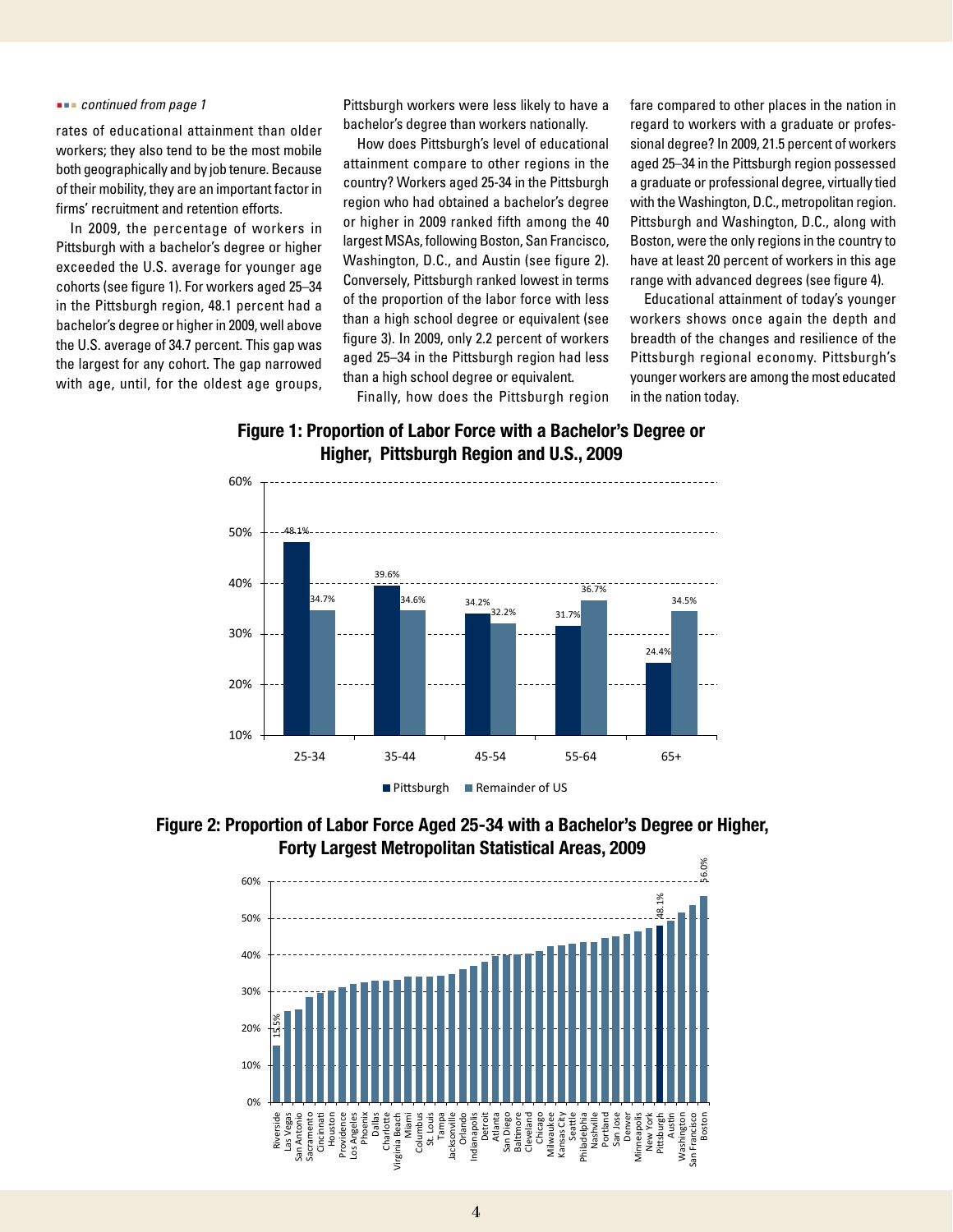

 $\frac{3}{2}$   $\frac{1}{2}$   $\frac{1}{2}$   $\frac{1}{2}$   $\frac{1}{2}$   $\frac{1}{2}$   $\frac{1}{2}$   $\frac{1}{2}$   $\frac{1}{2}$   $\frac{1}{2}$   $\frac{1}{2}$   $\frac{1}{2}$   $\frac{1}{2}$   $\frac{1}{2}$   $\frac{1}{2}$   $\frac{1}{2}$   $\frac{1}{2}$   $\frac{1}{2}$   $\frac{1}{2}$   $\frac{1}{2}$   $\frac{1}{2}$   $\frac{1}{2}$  **Statistical Areas, 2009 Figure 3: Proportion of Labor Force Age 25-34 without a High School Degree or Equivalent, Forty Largest Metropolitan** 



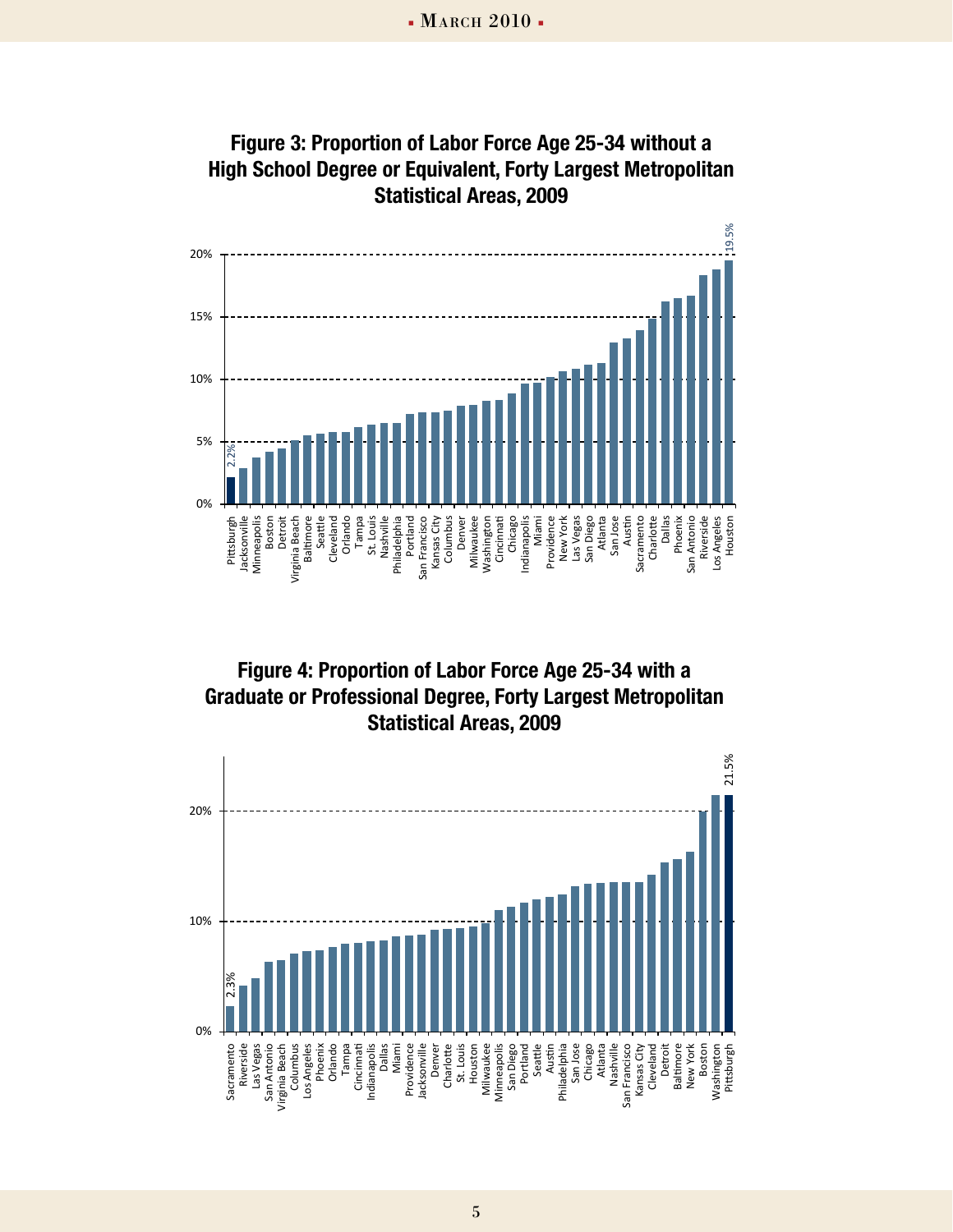# **Property Tax Collection and Neighborhoods**

*By Christopher Briem and Sabina Deitrick*

**U**nderstanding city finances and sources of revenues is critical to making qualityof-life improvements in any location. In 2004, *Governing* magazine summed up the relation between the City of Pittsburgh's economic vitality and fiscal distress as "the Pittsburgh Paradox." Construction boomed, brownfield sites turned green, and the view from the hill was one of prosperity. At the same time, however, the City of Pittsburgh had just entered into fiscal distress under the Commonwealth of Pennsylvania Act 47 designation, with two state oversight boards taking power over finances and operations.

What can we learn now about the City of Pittsburgh's taxing ability and revenue sources? The Pittsburgh Neighborhood and Community Information System (PNCIS) can be used to compile the effective property tax generating capacity of City of Pittsburgh at the neighborhood level. At the same time, this information can reinforce previous PEQ articles showing the impacts of fiscal distress on our neighborhoods and need for revitalization strategies.

Real estate taxes are the largest revenue source for the City of Pittsburgh. Revenues from direct real estate taxes generated \$128 million in 2008 (latest year available), 29 percent of all City of Pittsburgh revenue that year. That includes both current and past year collection on annual property taxes assessed on each non-tax-exempt parcel in the City of Pittsburgh. An additional \$17.6 million was raised in 2008 from realty transfer taxes that accrue on parcels that change ownership. Other significant sources of revenues for the city in 2008 included the earned income tax (\$65.3 million), parking taxes (\$44 million), and the Payroll Preparation Tax (\$46.4 million).

Real estate in the City of Pittsburgh is assessed by Allegheny County's Office of Property Assessments. The current property

assessments are based on a 2002 base-year system intended to reflect market valuations at that time. All properties are expected to receive new property assessments in upcoming years as part of a court-ordered mass reassessment.

The PNCIS was used to compile the total assessed value of all taxable real estate parcels in each neighborhood along with the total value of property delinquent in the payment of municipal and school property taxes in 2009. The net amount represents the effective real estate revenue generating capacity of each neighborhood at that time.

Where do property taxes come from? First, and most obviously, the generation of property tax revenue is uneven across neighborhoods within the city. The sizes and number of parcels within neighborhoods vary, as do the average value of properties, the incidence of tax delinquency, the mix of commercial and residential property, and the concentration of tax-exempt properties.

### **Taxable Property and Delinquency by City of Pittsburgh Neighborhood—2009**

|                            | <b>Number of Taxable Parcels</b> |                   |            | <b>Assessed Value</b> |                           |            |                             |
|----------------------------|----------------------------------|-------------------|------------|-----------------------|---------------------------|------------|-----------------------------|
| <b>Neighborhood</b>        | <b>Total</b>                     | <b>Delinquent</b> |            | <b>Total</b>          | <b>Delinquent Parcels</b> |            | <b>Total Non-delinquent</b> |
| Golden Triangle/CivicArena | 544                              | 45                | $(8.3\%)$  | \$2,466,535,596       | \$36,405,050              | $(1.5\%)$  | \$2,430,130,546             |
| Shadyside                  | 2,644                            | 195               | $(7.4\%)$  | \$817,389,593         | \$58,868,950              | $(7.2\%)$  | \$758,520,643               |
| <b>Squirrel Hill North</b> | 2,519                            | 125               | $(5.0\%)$  | \$752,306,230         | \$38,866,200              | $(5.2\%)$  | \$713,440,030               |
| <b>Squirrel Hill South</b> | 4,000                            | 212               | $(5.3\%)$  | \$736,387,355         | \$34,816,610              | (4.7%)     | \$701,570,745               |
| South Side Flats           | 2,923                            | 308               | $(10.5\%)$ | \$543,428,543         | \$42,388,265              | $(7.8\%)$  | \$501,040,278               |
| <b>Point Breeze</b>        | 2,115                            | 107               | $(5.1\%)$  | \$405,990,140         | \$18,189,100              | $(4.5\%)$  | \$387,801,040               |
| <b>Brookline</b>           | 6,083                            | 548               | $(9.0\%)$  | \$400,406,712         | \$31,461,300              | $(7.9\%)$  | \$368,945,412               |
| <b>Bloomfield</b>          | 3,550                            | 372               | $(10.5\%)$ | \$382,665,700         | \$43,984,500              | (11.5%)    | \$338,681,200               |
| <b>Mount Washington</b>    | 4,043                            | 587               | $(14.5\%)$ | \$312,120,619         | \$27,736,720              | $(8.9\%)$  | \$284,383,899               |
| Carrick                    | 4,390                            | 526               | $(12.0\%)$ | \$254,812,569         | \$26,950,980              | $(10.6\%)$ | \$227,861,589               |
| <b>Strip District</b>      | 605                              | 63                | $(10.4\%)$ | \$244,698,700         | \$21,073,700              | $(8.6\%)$  | \$223,625,000               |
| <b>Highland Park</b>       | 2,090                            | 174               | $(8.3\%)$  | \$232,750,265         | \$16,398,600              | $(7.0\%)$  | \$216,351,665               |
| North Shore                | 170                              | 15                | $(8.8\%)$  | \$210,398,325         | \$549,400                 | $(0.3\%)$  | \$209,848,925               |
| Greenfield                 | 3,445                            | 377               | $(10.9\%)$ | \$223,614,831         | \$19,582,600              | $(8.8\%)$  | \$204,032,231               |
| <b>Beechview</b>           | 3,929                            | 532               | $(13.5\%)$ | \$206,866,470         | \$22,479,220              | $(10.9\%)$ | \$184,387,250               |
| <b>Brighton Heights</b>    | 3,089                            | 410               | $(13.3\%)$ | \$202,527,551         | \$21,932,700              | $(10.8\%)$ | \$180,594,851               |
| <b>Banksville</b>          | 1,423                            | 99                | $(7.0\%)$  | \$164,147,245         | \$6,664,700               | $(4.1\%)$  | \$157,482,545               |
| Herr's Island              | 1,224                            |                   | $(0.0\%)$  | \$146,170,125         |                           | $(0.0\%)$  | \$146,170,125               |
| <b>East Liberty</b>        | 1,339                            | 231               | (17.3%)    | \$149,968,673         | \$21,847,400              | $(14.6\%)$ | \$128,121,273               |
| North Oakland              | 257                              | 12                | (4.7%)     | \$133,798,820         | \$5,694,000               | $(4.3\%)$  | \$128,104,820               |
| <b>Top 20 Total</b>        | 50,382                           | 4,938             | (9.8%)     | \$8,986,984,062       | \$495,889,995             | $(5.5\%)$  | \$8,491,094,067             |
| <b>All Other</b>           | 74,107                           | 20,125            | (27.2%)    | \$3,951,322,705       | \$567,233,266             | (14.4%)    | \$3,384,089,439             |
| <b>City Total</b>          | 124,489                          | 25,063            | $(20.1\%)$ | \$12,938,306,767      | \$1,063,123,261           | $(8.2\%)$  | \$11,875,183,506            |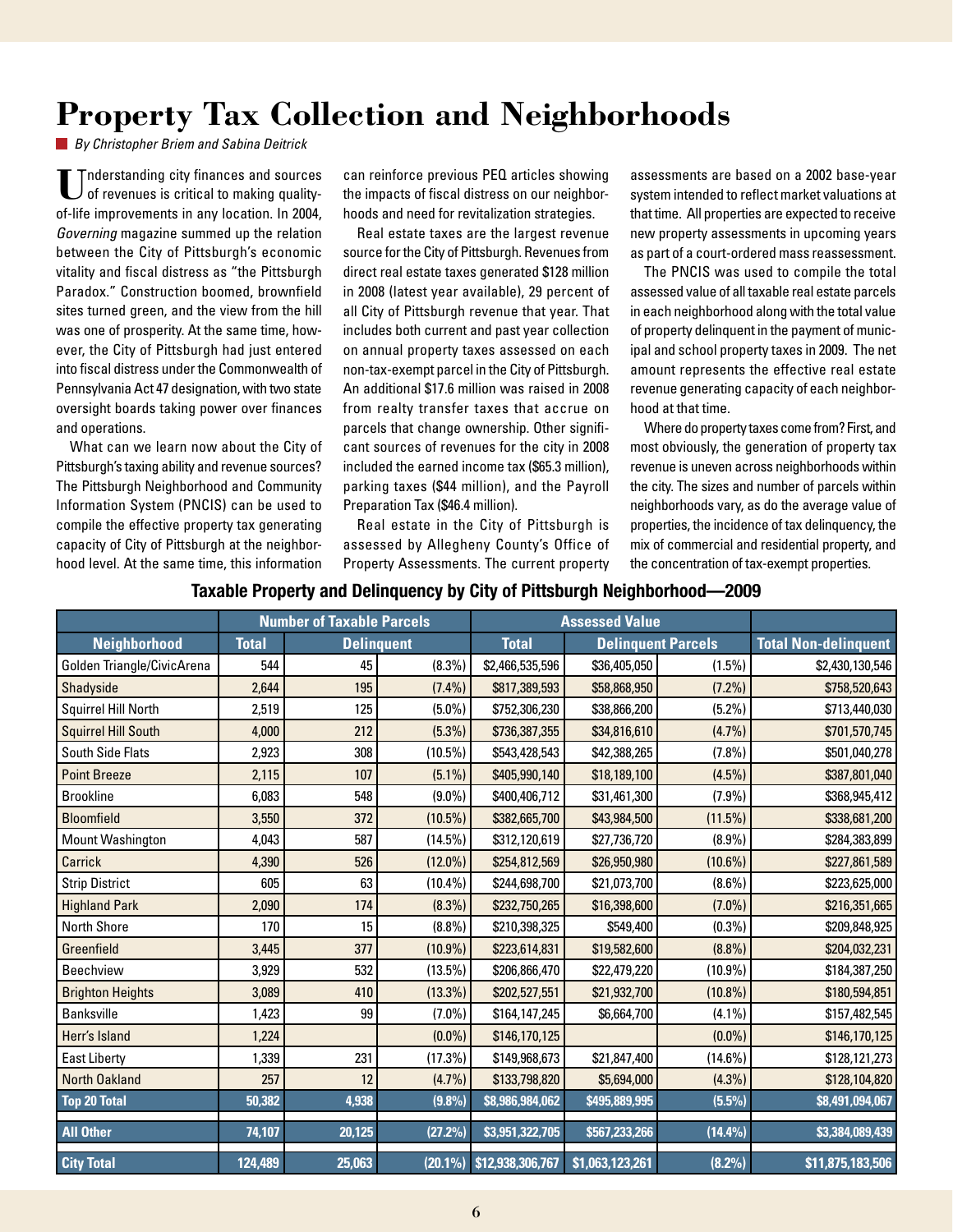Those areas with the largest concentration of high-value commercial properties will be the largest property tax generators.

As expected, with several of the most valuable properties in the region, the city's central business district, the Golden Triangle, generated the largest property tax revenue in 2009. With over \$2.4 billion in nondelinquent taxable assessed value (see table), the Golden Triangle generates roughly 20 percent of all property tax collected by the City of Pittsburgh.

Some East End neighborhoods, with a mix of high-value residential property and extensive commercial businesses, have the next greatest valuation of taxable property after downtown. The assessed value of nondelinquent taxable properties in Squirrel Hill totaled \$1.4 billion in 2009, with \$713 million in Squirrel Hill North and \$702 million in Squirrel Hill South, the city's official neighborhood designations. Nearby Shadyside's value of total nondelinquent taxable assessed property registered \$759 million in 2009.

The amounts shown do not include the assessment for the Rivers Casino, which received an initial assessment of \$200 million in 2009. The casino is technically located in the Chateau neighborhood of the city, a mostly unpopulated district. The Casino is now one of the most valuable taxable properties in the city.

The top 20 neighborhoods account for nearly \$8.5 billion or 71.5 percent of the \$11.9 billion in nondelinquent taxable assessed valuation within the city, with the top 10 neighborhoods alone representing 56.5 percent of the nondelinquent taxable assessed valuation.

Delinquent properties remain a problem both for the city as a whole and for specific neighborhoods. They remain a problem for the city's revenues. Delinquent properties in 2009 represented 20.1 percent of city's taxable properties and 8.2 percent of the assessed value.

Many city neighborhoods have relatively low average assessed values, or have significant concentrations of properties with delinquent real estate taxes or, increasingly commonly, both. In eight neighborhoods, 50 percent or more of the taxable properties were delinquent in 2009.

Twenty-seven neighborhoods represented 50 percent of the number of tax-delinquent properties and in the city in 2009. (There are 90 city designated neighborhoods in the City of Pittsburgh.) In these 27 neighborhoods, taxdelinquent properties represented 30 percent or more of their total taxable properties in 2009.

Tax delinquency occurs for many reasons. People enter into financial personal problems. Delinquency is one of the early indicators of potential further losses in homeownership and mortgage obligations. Estates don't get settled, and delinquency prolongs over years. Sometimes, governments do not have adequate contact and collection measures, so problems recur without retribution.

Concentrated delinquency is an indication of additional neighborhood effects. Property values can drop for responsible owners and their homes. Absentee ownership and real estate-owned investments can contribute to property deterioration, with negative neighborhood effects. Problems persist and are cumulative. For properties delinquent in both 2004 and 2005 in the City of Pittsburgh, nearly 75 percent remained delinquent in 2009.

*Governing* magazine pointed to the problems inherent in the city's tax structure. Adding additional property tax delinquencies exacerbates the problems of the Pittsburgh paradox. Nonetheless, important steps are already underway. Data available through the PNCIS provides communities with important information on ownership, ownership changes, and problem properties. The City of Pittsburgh is taking proactive steps to improve the transition of problem properties to productive re-use options through the Mayor's Land Recycling Task Force. In 2010, it has also outsourced collection of delinquent property taxes to attempt more successful recovery. Additional means are needed, but recognizing the aggregate impact of these properties is an important awareness step.

### **Listen to Chris Briem on UCSUR Podcast**

UCSUR regional economist Chris Briem talks about the Census 2010 and changes to expect. This supplements "The 2010 Census is Almost Here: Or, All You Want to Know about the Upcoming Census but Were Afraid to Ask" in PEQ, December 2009 (www.ucsur.pitt .edu/publications.php). In the podcast, Chris addresses additional issues of concern with the Census Bureau's new approach, including how the elimination of the long form and the expanded American Community Survey will affect neighborhood studies. Visit our Web site at www.ucsur .pitt.edu to hear more about Census changes from Chris!

# **PittsburghNeighborhood and Community Information System (PNCIS) Users Conference**

The Pittsburgh Neighborhood and Community Information System will host its first ever PNCIS Users Conference on June 11, 2010. This inaugural conference will bring together PNCIS users, national neighborhood experts, and others interested in using information more effectively to reduce blight, promote neighborhood investment, and revitalize communities in the Pittsburgh area.

National experts will share how data has been used to improve conditions in other communities through planning, community building, and urban problem solving. Current policy initiatives and programs at agencies including the U.S. Department of Housing and Urban Development will also be addressed.

Local users will share stories of how the PNCIS was used to assess conditions, inform plans and strategies, and effect positive change in their neighborhoods.

Additional information will be available on new data sources, foreclosure and housing analysis, and Census 2010 applications.

The PNCIS user conference will be held June 11, 2010, from 1–5 p.m. at the University Club, 123 University Place, in the Oakland neighborhood of Pittsburgh. To register, please contact Bob Gradeck at pncis@pitt.edu or 412-624-9177.

PNCIS is a partnership of the Pittsburgh Partnership for Neighborhood Development (PPND), City of Pittsburgh, and other local and state stakeholders. UCSUR operates PNCIS in agreement with PPND, who was instrumental in securing the financial support to build the PNCIS. PNCIS is also a partner of the National Neighborhood Indicator Partnership, a collaborative effort by the Urban Institute and local partners to further the development and use of neighborhood-level information systems in local policymaking and community building.